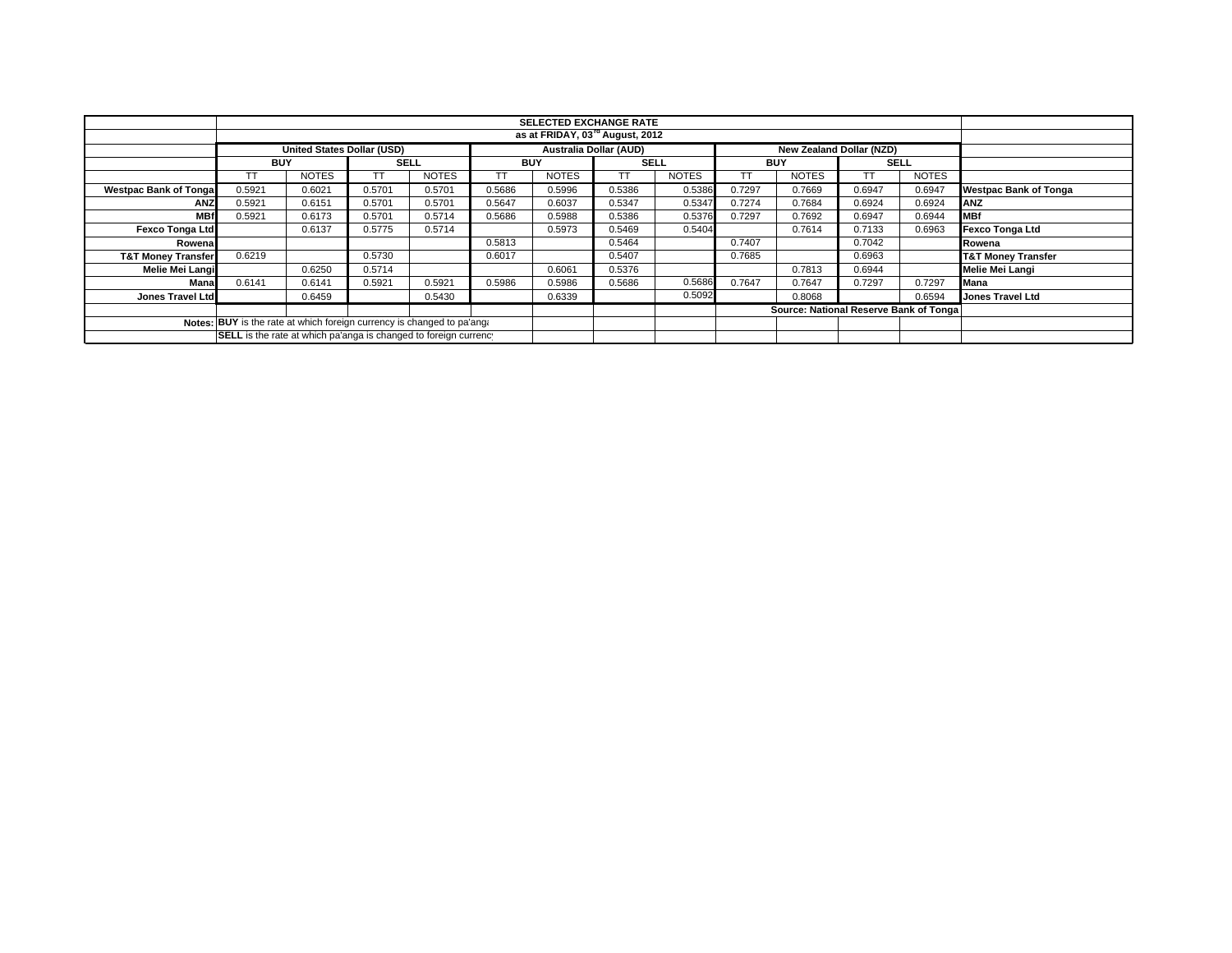|                                                                        | <b>SELECTED EXCHANGE RATE</b>                                    |              |             |              |            |              |                               |              |            |                          |                                        |              |                               |
|------------------------------------------------------------------------|------------------------------------------------------------------|--------------|-------------|--------------|------------|--------------|-------------------------------|--------------|------------|--------------------------|----------------------------------------|--------------|-------------------------------|
| as at FRIDAY, 10 <sup>th</sup> August, 2012                            |                                                                  |              |             |              |            |              |                               |              |            |                          |                                        |              |                               |
|                                                                        | <b>United States Dollar (USD)</b>                                |              |             |              |            |              | <b>Australia Dollar (AUD)</b> |              |            | New Zealand Dollar (NZD) |                                        |              |                               |
|                                                                        | <b>BUY</b>                                                       |              | <b>SELL</b> |              | <b>BUY</b> |              | <b>SELL</b>                   |              | <b>BUY</b> |                          | <b>SELL</b>                            |              |                               |
|                                                                        | TТ                                                               | <b>NOTES</b> |             | <b>NOTES</b> | тт         | <b>NOTES</b> | ТT                            | <b>NOTES</b> |            | <b>NOTES</b>             |                                        | <b>NOTES</b> |                               |
| <b>Westpac Bank of Tongal</b>                                          | 0.5938                                                           | 0.6207       | 0.5718      | 0.5718       | 0.5637     | 0.5947       | 0.5337                        | 0.5337       | 0.7292     | 0.7664                   | 0.6942                                 | 0.6942       | <b>Westpac Bank of Tonga</b>  |
| ANZ                                                                    | 0.5938                                                           | 0.6168       | 0.5718      | 0.5718       | 0.5596     | 0.5986       | 0.5296                        | 0.5296       | 0.7270     | 0.7680                   | 0.6920                                 | 0.6920       | ANZ                           |
| <b>MBf</b>                                                             | 0.5938                                                           | 0.6211       | 0.5718      | 0.5714       | 0.5637     | 0.5952       | 0.5337                        | 0.5348       | 0.7292     | 0.7692                   | 0.6942                                 | 0.6944       | <b>MBf</b>                    |
| Rowenal                                                                |                                                                  |              |             |              | 0.5714     |              | 0.5405                        |              | 0.7352     |                          | 0.7042                                 |              | Rowena                        |
| <b>T&amp;T Money Transfer</b>                                          | 0.6237                                                           |              | 0.5748      |              | 0.5977     |              | 0.5367                        |              | 0.7694     |                          | 0.6972                                 |              | <b>T&amp;T Money Transfer</b> |
| Melie Mei Langi                                                        |                                                                  | 0.6289       | 0.5714      |              |            | 0.6024       | 0.5348                        |              |            | 0.7813                   | 0.6944                                 |              | Melie Mei Langi               |
| Jones Travel Ltd                                                       |                                                                  | 0.6476       |             | 0.5446       |            | 0.6285       |                               | 0.5044       |            | 0.8064                   |                                        | 0.6590       | <b>Jones Travel Ltd</b>       |
|                                                                        |                                                                  |              |             |              |            |              |                               |              |            |                          | Source: National Reserve Bank of Tonga |              |                               |
| Notes: BUY is the rate at which foreign currency is changed to pa'ang: |                                                                  |              |             |              |            |              |                               |              |            |                          |                                        |              |                               |
|                                                                        | SELL is the rate at which pa'anga is changed to foreign currency |              |             |              |            |              |                               |              |            |                          |                                        |              |                               |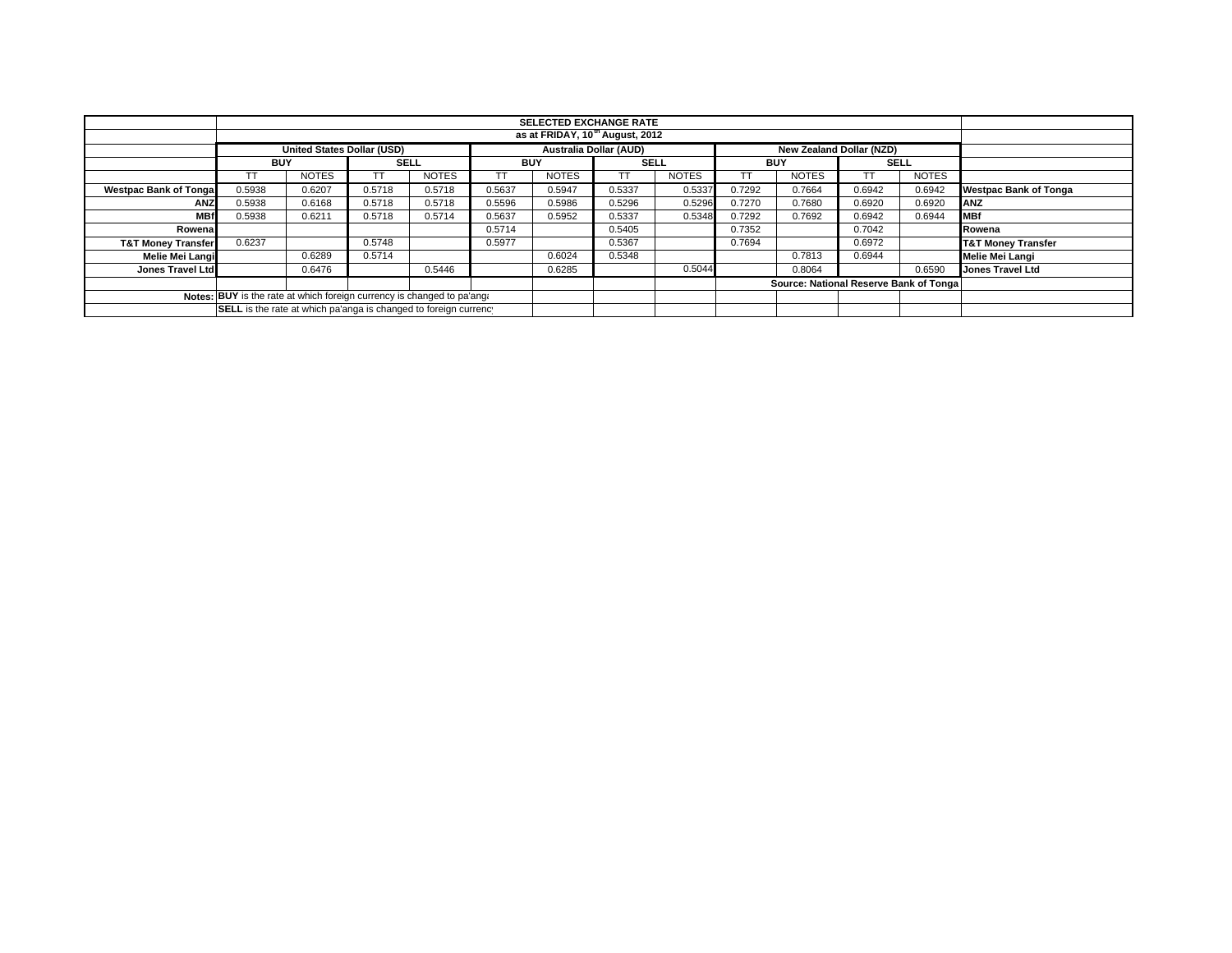|                                                                        | <b>SELECTED EXCHANGE RATE</b>                                    |              |             |              |            |                               |             |              |            |                                        |             |              |                              |  |
|------------------------------------------------------------------------|------------------------------------------------------------------|--------------|-------------|--------------|------------|-------------------------------|-------------|--------------|------------|----------------------------------------|-------------|--------------|------------------------------|--|
| as at FRIDAY, 17 <sup>th</sup> August, 2012                            |                                                                  |              |             |              |            |                               |             |              |            |                                        |             |              |                              |  |
|                                                                        | <b>United States Dollar (USD)</b>                                |              |             |              |            | <b>Australia Dollar (AUD)</b> |             |              |            | New Zealand Dollar (NZD)               |             |              |                              |  |
|                                                                        | <b>BUY</b>                                                       |              | <b>SELL</b> |              | <b>BUY</b> |                               | <b>SELL</b> |              | <b>BUY</b> |                                        | <b>SELL</b> |              |                              |  |
|                                                                        |                                                                  | <b>NOTES</b> |             | <b>NOTES</b> |            | <b>NOTES</b>                  |             | <b>NOTES</b> |            | <b>NOTES</b>                           |             | <b>NOTES</b> |                              |  |
| <b>Westpac Bank of Tongal</b>                                          | 0.5918                                                           | 0.6187       | 0.5698      | 0.5698       | 0.5653     | 0.5963                        | 0.5353      | 0.5353       | 0.7285     | 0.7657                                 | 0.6935      | 0.6935       | <b>Westpac Bank of Tonga</b> |  |
| <b>ANZ</b>                                                             | 0.5918                                                           | 0.6148       | 0.5698      | 0.5698       | 0.5610     | 0.6000                        | 0.5310      | 0.5310       | 0.7257     | 0.7667                                 | 0.6907      | 0.6907       | <b>ANZ</b>                   |  |
| <b>MBf</b>                                                             | 0.5918                                                           | 0.6173       | 0.5698      | 0.5682       | 0.5653     | 0.5952                        | 0.5353      | 0.5348       | 0.7285     | 0.7634                                 | 0.6935      | 0.6944       | <b>MBf</b>                   |  |
| Fexco Tonga Ltd                                                        |                                                                  | 0.6314       | 0.5759      | 0.5712       |            | 0.5934                        | 0.5431      | 0.5368       |            | 0.7596                                 | 0.7104      | 0.6947       | Fexco Tonga Ltd              |  |
| Melie Mei Langi                                                        |                                                                  | 0.6250       | 0.5682      |              |            | 0.6024                        | 0.5348      |              |            | 0.7752                                 | 0.6944      |              | Melie Mei Langi              |  |
| Manal                                                                  | 0.6138                                                           | 0.6138       | 0.5918      | 0.5918       | 0.5953     | 0.5953                        | 0.5653      | 0.5653       | 0.7635     | 0.7635                                 | 0.7285      | 0.7285       | <b>Mana</b>                  |  |
|                                                                        |                                                                  |              |             |              |            |                               |             |              |            | Source: National Reserve Bank of Tonga |             |              |                              |  |
| Notes: BUY is the rate at which foreign currency is changed to pa'ang: |                                                                  |              |             |              |            |                               |             |              |            |                                        |             |              |                              |  |
|                                                                        | SELL is the rate at which pa'anga is changed to foreign currency |              |             |              |            |                               |             |              |            |                                        |             |              |                              |  |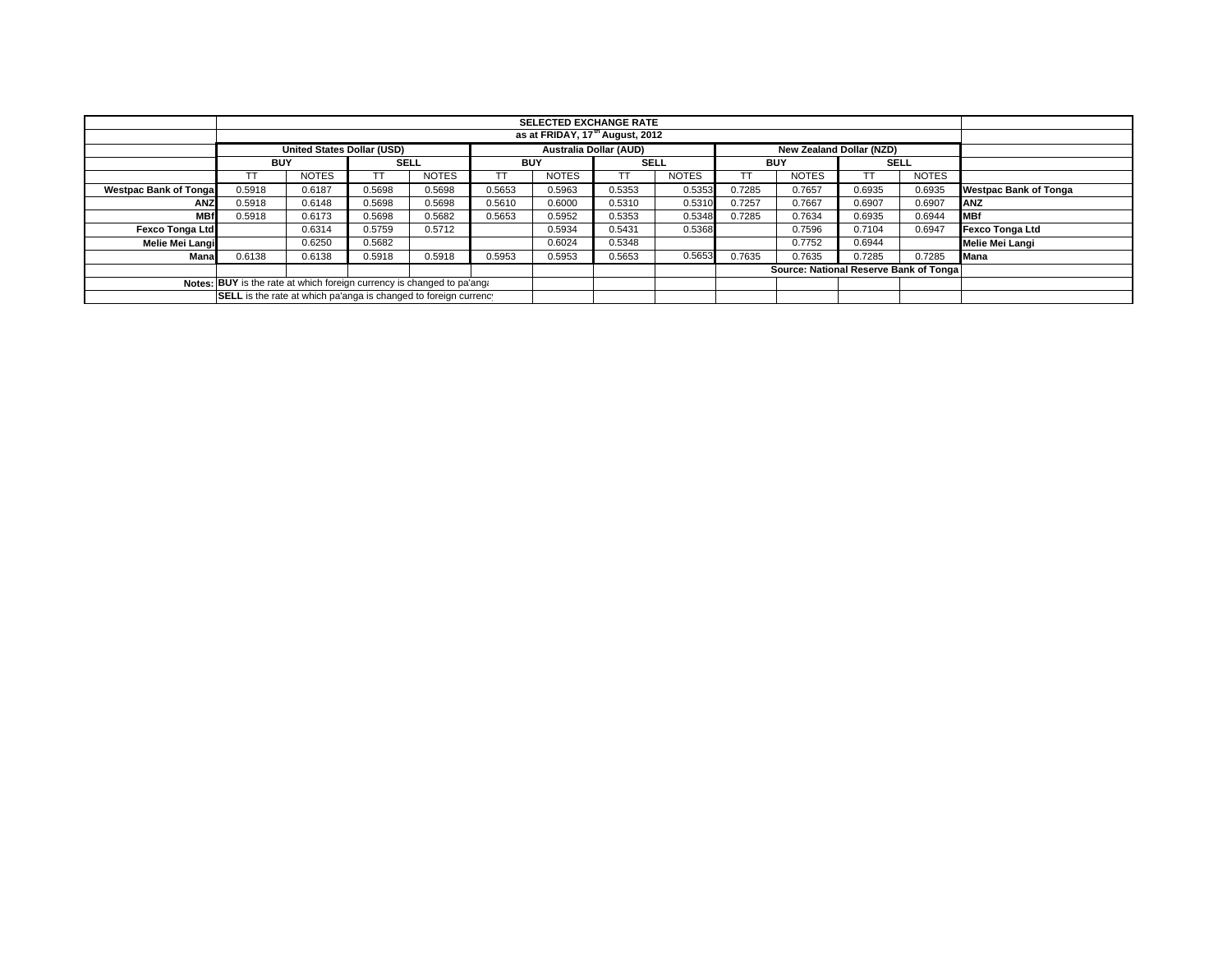|                                                                        |                                                                  | <b>SELECTED EXCHANGE RATE</b> |             |              |            |              |                        |              |            |                                        |             |              |                              |
|------------------------------------------------------------------------|------------------------------------------------------------------|-------------------------------|-------------|--------------|------------|--------------|------------------------|--------------|------------|----------------------------------------|-------------|--------------|------------------------------|
|                                                                        | as at FRIDAY, 24 <sup>th</sup> August, 2012                      |                               |             |              |            |              |                        |              |            |                                        |             |              |                              |
|                                                                        | <b>United States Dollar (USD)</b>                                |                               |             |              |            |              | Australia Dollar (AUD) |              |            | <b>New Zealand Dollar (NZD)</b>        |             |              |                              |
|                                                                        | <b>BUY</b>                                                       |                               | <b>SELL</b> |              | <b>BUY</b> |              | <b>SELL</b>            |              | <b>BUY</b> |                                        | <b>SELL</b> |              |                              |
|                                                                        |                                                                  | <b>NOTES</b>                  |             | <b>NOTES</b> |            | <b>NOTES</b> | ТT                     | <b>NOTES</b> | TΤ         | <b>NOTES</b>                           |             | <b>NOTES</b> |                              |
| <b>Westpac Bank of Tongal</b>                                          | 0.5935                                                           | 0.6204                        | 0.5715      | 0.5715       | 0.5710     | 0.6020       | 0.5410                 | 0.5410       | 0.7279     | 0.7651                                 | 0.6935      | 0.6929       | <b>Westpac Bank of Tonga</b> |
| <b>ANZ</b>                                                             | 0.5935                                                           | 0.6165                        | 0.5715      | 0.5715       | 0.5668     | 0.6058       | 0.5368                 | 0.5368       | 0.7258     | 0.7668                                 | 0.6908      | 0.6908       | <b>ANZ</b>                   |
| <b>MBf</b>                                                             | 0.5935                                                           | 0.6211                        | 0.5715      | 0.5714       | 0.5710     | 0.6024       | 0.5410                 | 0.5405       | 0.7279     | 0.7634                                 | 0.6929      | 0.6944       | <b>MBf</b>                   |
| <b>Fexco Tonga Ltd</b>                                                 |                                                                  | 0.6152                        | 0.5754      | 0.5728       |            | 0.5995       | 0.5450                 | 0.5424       |            | 0.7597                                 | 0.7065      | 0.6948       | Fexco Tonga Ltd              |
| Rowena                                                                 |                                                                  |                               |             |              | 0.5681     |              | 0.5494                 |              | 0.7352     |                                        | 0.7042      |              | Rowena                       |
| Melie Mei Langi                                                        |                                                                  | 0.6289                        | 0.5714      |              |            | 0.6098       | 0.5405                 |              |            | 0.7752                                 | 0.6944      |              | Melie Mei Langi              |
| Mana                                                                   | 0.6130                                                           | 0.6130                        | 0.5910      | 0.5910       | 0.5957     | 0.5957       | 0.5657                 | 0.5657       | 0.7599     | 0.7599                                 | 0.7249      | 0.7249       | <b>Mana</b>                  |
|                                                                        |                                                                  |                               |             |              |            |              |                        |              |            | Source: National Reserve Bank of Tonga |             |              |                              |
| Notes: BUY is the rate at which foreign currency is changed to pa'ang. |                                                                  |                               |             |              |            |              |                        |              |            |                                        |             |              |                              |
|                                                                        | SELL is the rate at which pa'anga is changed to foreign currency |                               |             |              |            |              |                        |              |            |                                        |             |              |                              |